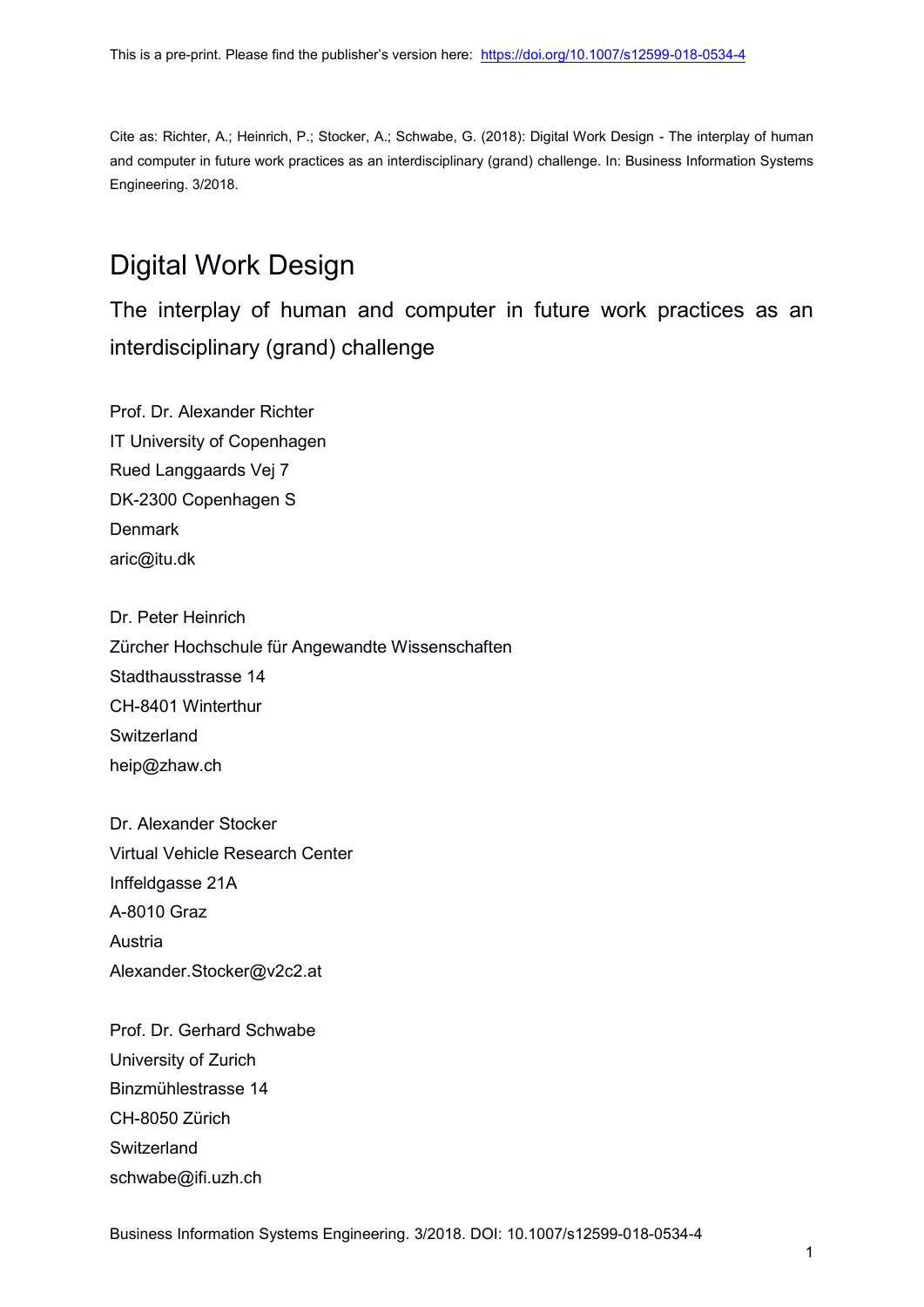### Introduction

More and more academic studies and practitioner reports claim that human work is increasingly disrupted or even determined by information and communication technology (ICT) (Cascio & Montealegre 2016). This will make a considerable share of jobs currently performed by humans susceptible to automation (e.g. Frey et al. 2016, Manyika et al. 2017). These reports often sketch a picture of 'machines taking over' traditional domains like manufacturing, while ICT advances and capabilities seem to decide companies' fate. Consequently, ICT is often put at the core of innovative efforts. While this applies to nearly all areas of workplace design, a recent popular example of increasing technology centricity is 'Industry 4.0', which is often delineated as 'machines talking to computers'.

As objects in the physical environment increasingly house advanced computing and communication capabilities, the resulting composite systems are often referred to as cyberphysical systems (CPSs), as they bridge the digital and physical world (Rajkumar et al. 2010). In other words, CPSs are an integration of computation and physical processes, which is why they serve as an illustrative example in Exhibit 1 and throughout the article. We discuss manufacturing as an application area, because here digital transformation is happening first and fast. We also observe similar transformations in other areas, such as agriculture, logistics, and crafts. The proliferation of ICT in these environments is often termed ubiquitous computing and denotes a shift towards embedded computing that is less perceptible to the end user (Cascio & Montealegre 2016).

### **Exhibit 1: Case vignette – Manufacturing**

Referring to a 4th industrial revolution around the 'informatization' of factories through a mash-up of internet technologies with smart objects (i.e. machines and products, cf. Wortmann & Flüchter 2015), future manufacturing is expected to lead to a paradigm shift towards more flexible production cycles in which products may even control their own production process (Lasi et al. 2014). In the resulting CPS, information from a variety of sources is closely monitored and synchronized between the physical factory floor and the digital space. Using advanced data analytics, networked machines work more efficiently, collaboratively, and resiliently, outperforming humans in many tasks. In this techno-centric vision of a smart factory, ICT implementation creates production flexibility and adaptability, while the individual production worker degrades to a confounder, unnecessary in the control loop.

In a different vision of future manufacturing, achieving flexibility and adaptability in the production system requires a new positioning of production workers. Recently, several innovative companies actively started to rediscover the importance of humans as the most flexible entity in industrial processes like production or maintenance, and they acknowledge the human worker as the central element in smart factories. Humans embody capabilities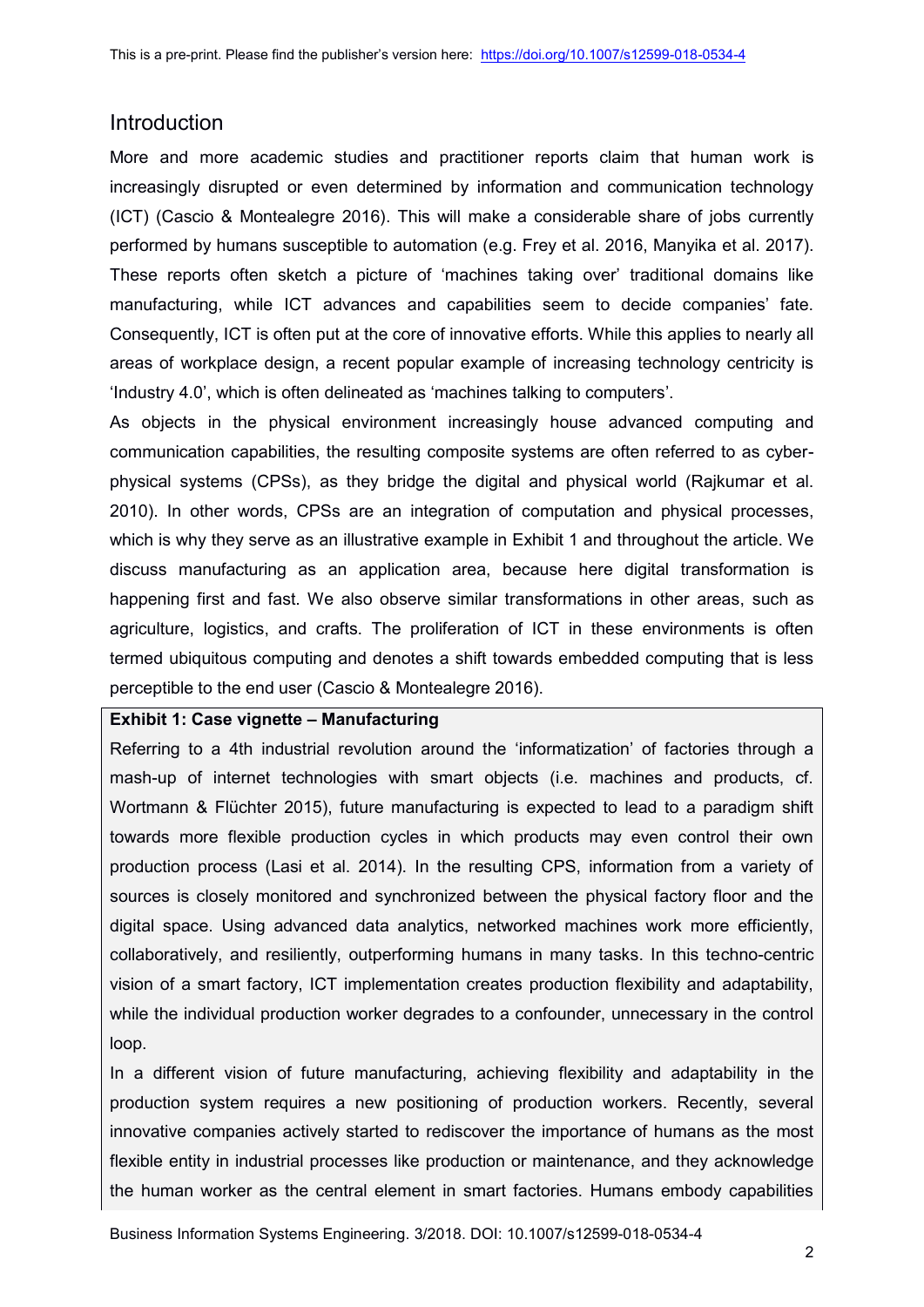that go far beyond what machines can achieve. At the same time, humans now require better ICT support to exploit their capabilities when it comes to increasingly differentiated work practices.

Recognizing that industrial work is becoming increasingly flexible, the European Commission has called for strategies to achieve new human-centered manufacturing work environments based on safety and worker satisfaction, aiming to enhance the role of humans in manufacturing (European Commission 2013). With their recent call and by funding research projects in the range of more than 100 million Euro, the European Commission underlines the fact that modern ICT should embody capabilities to adapt to the needs and requirements of workers instead of seeking ways to remove humans from the processes.

This article identifies Digital Work Design (DWD) as a research area and a (grand) challenge of business information systems engineering. Building on a thorough understanding of existing human work practices and the subsequent design and implementation of ICT artifacts, DWD reinstates the human worker at the core of information systems development efforts. This requires an integrated, interdisciplinary, participative, and agile approach, which allows identifying, analyzing, and supporting human work practices and their context in a predominantly digital environment.

DWD aims to facilitate current and future work practices of employees through digital technologies. After identifying DWD's roots in long-standing traditions of workplace studies, we elaborate its key characteristics. Next, we demonstrate through examples how DWD can be applied in manufacturing – from the initial data collection up to the iterative solution development cycle and possible outcomes. To conclude, we mention key points where DWD stands out from other approaches and present an outlook on the future in the form of research questions.

## The roots and key characteristics of Digital Work Design

Workplace design has a long-standing tradition in ergonomics (Luczak 2013) and humanoriented computer science (Floyd 1989). Based on Northern European ethics of social partnership, workplace study designs have been refined for many years, for example by using ethnographic approaches (e.g. Randall et al. 2007) and having developed a vast array of human-centered design methodologies (e.g. Rosson & Carrol 2002).

In the last years, the nature of work has significantly changed. While traditional workplace design targeted physical environments augmented by ICT, today's work environment has become predominantly digital, with some remaining physical parts. At the same time, smart software environments have replaced traditional human capabilities to make sense of the physical work environment and to execute mainly routine tasks.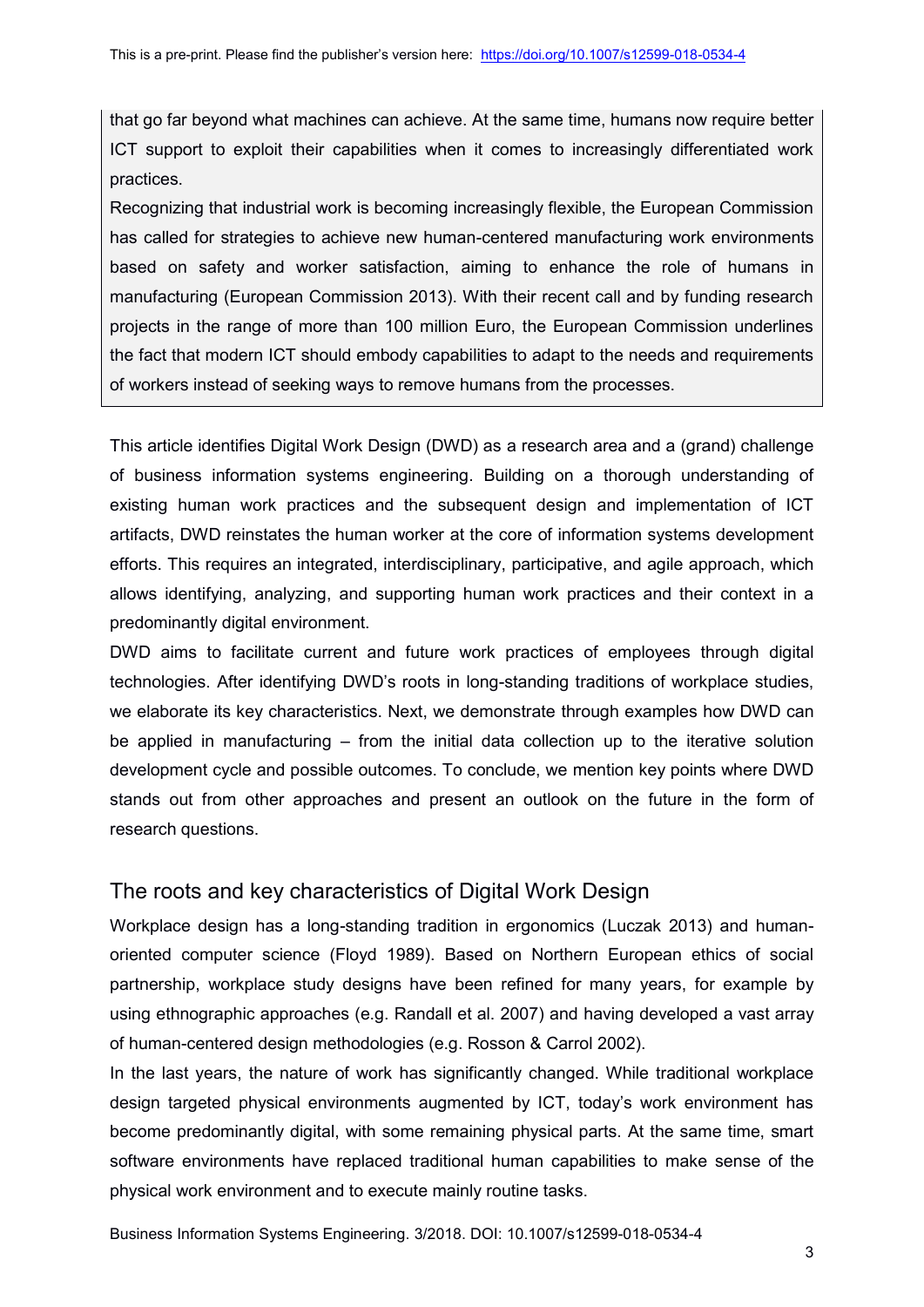A digital work environment simultaneously demands and enhances different human capabilities, such as the ability to flexibly respond to unforeseen events, learn continuously, or solve novel problems collaboratively (Brynjolfsson & McAfee 2014). If one accepts this change in the nature of work, researchers and practitioners need new approaches to analyze and (re)design work practices. This requires a basic understanding of the traditional field of work design (Humphrey et al. 2007, Parker et al. 2001, Wall et al. 1990).

As Figure 1 shows, traditional work design touches on motivational (e.g. autonomy and task variety), social (e.g. interdependence), and contextual (e.g. ergonomics) work design characteristics. It enables organizations to leverage the envisaged opportunities in terms of different outcomes: behavioral (e.g. performance), attitudinal (e.g. job satisfaction) or wellbeing (e.g. stress).



**Figure 1: Work design characteristics and work outcomes (based on Humphrey et al. 2007)**

Supporting employees through ICT in their daily work environment can be understood as a wicked problem. Wicked problems are defined as problems where there is no 'correct' solution, but where a (possibly infinite) number of 'good' and 'bad' solutions exist, defined by the value they create (Schoder et al. 2014). Designing successful digital solutions can therefore not be done in a linear way. Many existing large-scale systems fail to support the solution of wicked problems. It has been argued for years that those attempts are based on an oversimplified understanding of the nature of human work. It has been proposed that software should be designed in close interaction with the workers it is aimed for, starting with exploring their work practices and then developing appropriate solutions (e.g. Mumford 2003). Therefore, DWD makes the individual the focus of ICT development efforts. It is characterized by a number of distinct features, as illustrated in Exhibit 2.

### **Exhibit 2: Key characteristics of Digital Work Design and a definition**

• **Practice-centeredness**: The primary design objective is to improve and transform existing human work practices by providing them with information technologies that fulfil their needs. A rich and holistic understanding of work practices and needs of the individual actors is therefore inevitable. Practices always include an array of material resources (Nicolini 2012). All this necessitates a close interaction with those actors when analyzing how they work and when evaluating developed prototypes.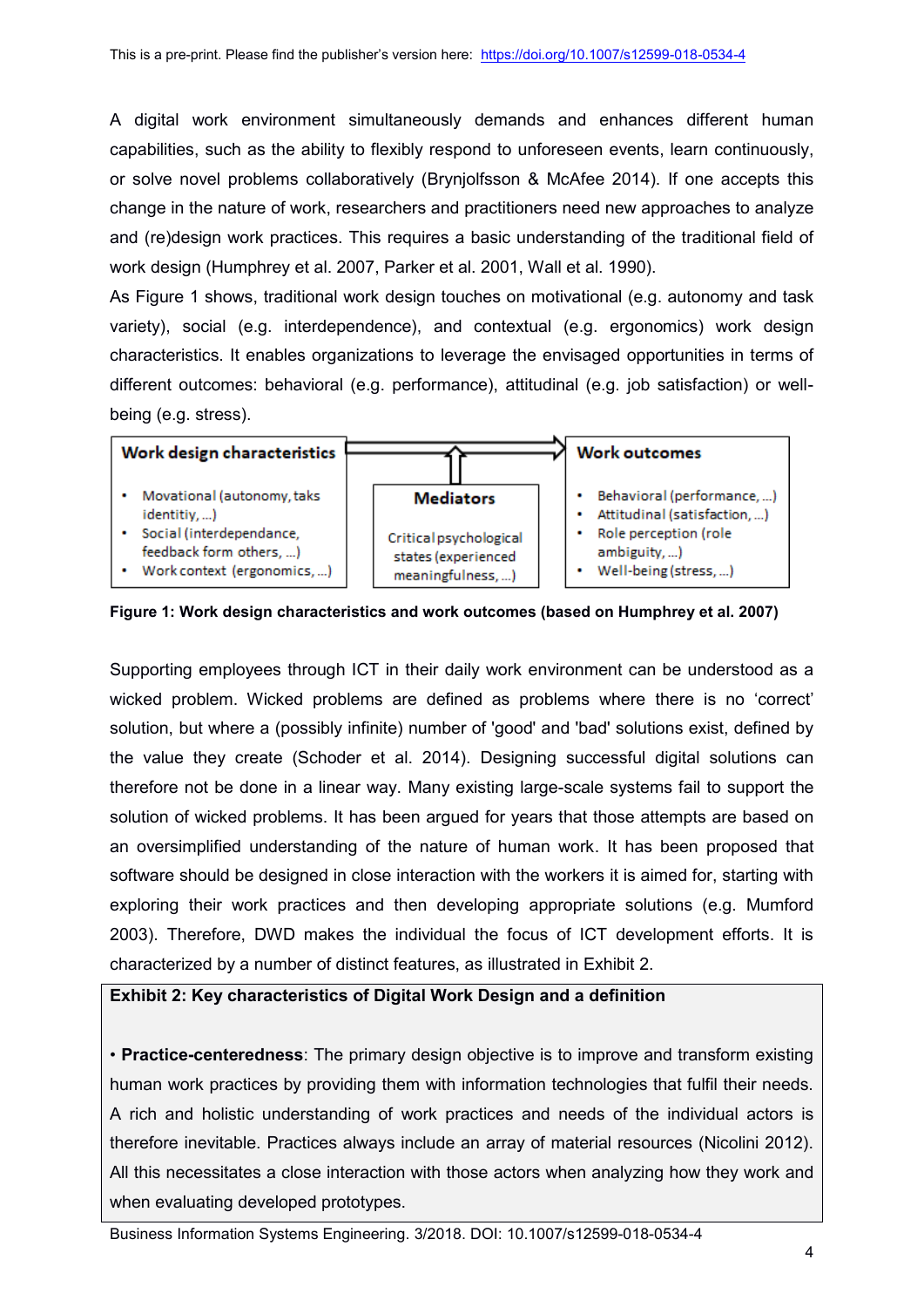• **Contextualization**: Analyzed work practices and identified needs are context-specific (Feldman and Orlikowski 2011). Instead of defining generic requirements to envisaged solutions with lists of system functions, it is necessary to understand and describe how relevant stakeholders act in the current situation, and how the envisaged digital solution can be used in a specific (organizational, physical, and social) context to improve the situation.

• **Design for flexibility**: Human workers have individual, diverging, and continuously changing needs. Therefore, it is necessary to design usable, useful, and malleable digital solutions (Richter & Riemer 2013) that can be adopted easily and flexibly, according to their specific needs.

• **Agility & participation**: Integrating workers into the digital solution design process urges digital technology designers to first and quickly come up with lightweight solution approaches to ensure a "common understanding" for the next design steps. 'Cooperative prototyping' (Bødker & Grønbæk 1991) enables worker feedback in all design steps, from the earliest mock-ups to demonstrator, validator, and pilot. While users do not have to participate in all aspects of a design project, it is important to allow them to contribute to creating choices (Bratteteig & Wagner 2016).

• **Interdisciplinarity**: Designing digital technology for a group of people implies background knowledge about how humans behave as individuals (psychology) and in a group (sociology), as a basis to develop software (computer science) and implement it in an organizational work context (information systems, organizational science) (Wagner et al 2010). Boundary objects are often used to facilitate communication with stakeholders, stemming from various disciplines (Bergman et al. 2007).

**In summary, we define Digital Work Design as an agile, participative, and interdisciplinary process of designing flexible workplaces by putting human work practices and their context in the center when investigating the potential of digital technologies.**

# Applying Digital Work Design

As highlighted before, DWD necessitates a deep understanding of work practices, embedded in the organizational contexts, and thereafter defining requirements for sociotechnical solutions that allow work to be more autonomous and varying, and enabling workers to learn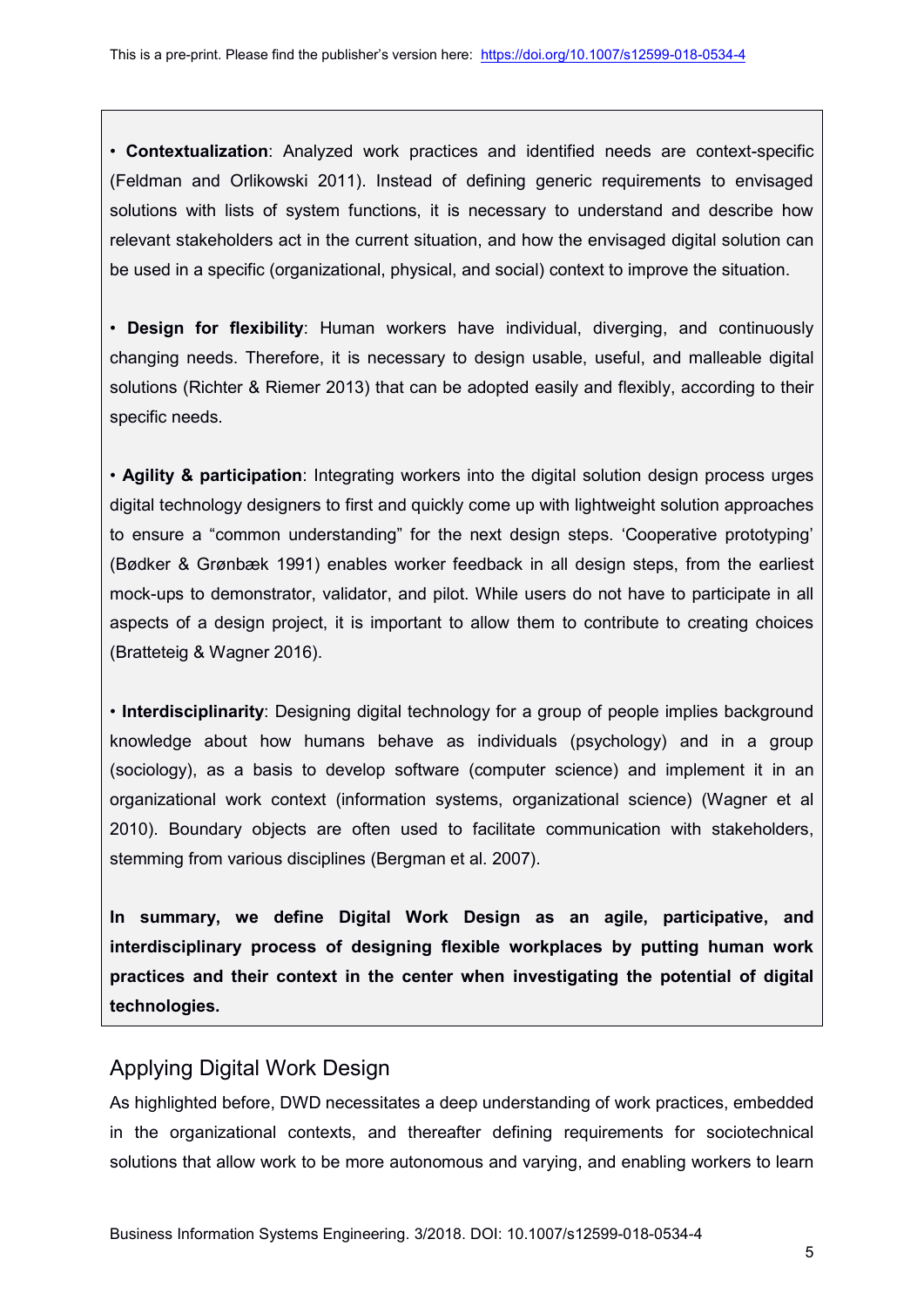and connect with one another. Figure 2 shows a DWD process in a manufacturing context, from the initial data collection to the iterative solution development cycle.



**Figure 2: Application of DWD in a manufacturing context**

To capture and understand the as-is situation, a number of qualitative and quantitative data collection methods can be used. Qualitative methods include observations, focus groups, thinking aloud, and interviews. Quantitative methods include mining processes and surveys. To embed the identified requirements in a rich context, it is necessary to describe the actors (e.g. in form of personas (Pruitt and Grudin 2003, Nielsen 2012)) and how they currently perform their work. The latter is done by highlighting critical issues in their daily activities that yield improvement potential (in problem scenarios), and suggest how the workers could be supported with sociotechnical solutions (in activity scenarios) in a narrative style. It is crucial that these narrative descriptions of present and future environments are co-designed with the stakeholders involved to facilitate acceptance of the intended solution and take care of stakeholder expectations from the launch of the project (Bødker et al. 2009). Solution design and implementation have to be highly iterative and supported by a number of prototypical implementations with a rising degree of maturity. These design activities do not solely focus on technical artifacts. In addition, processes, methodologies, and general concepts can be subject to design activities.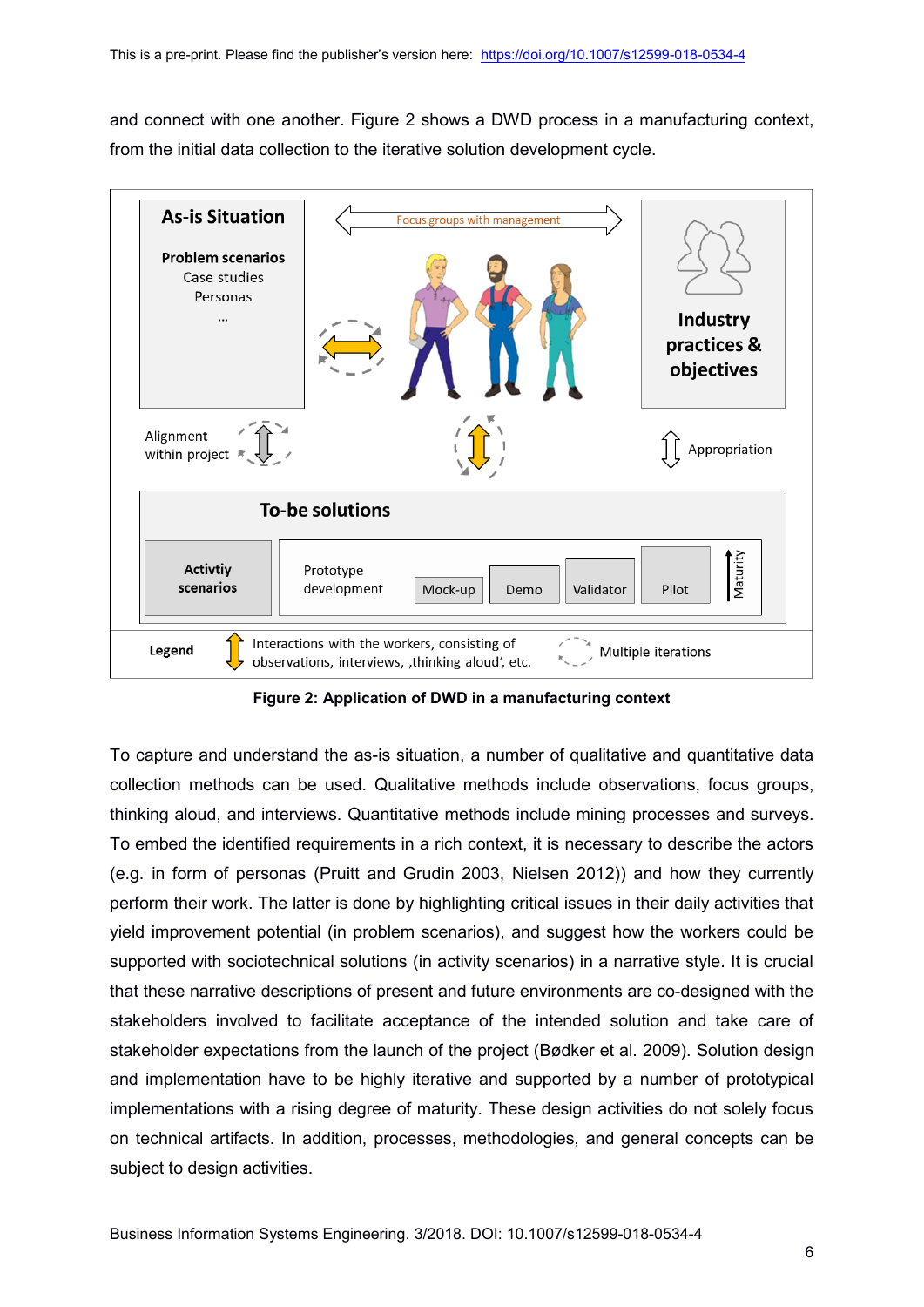Digital Work Designers must understand how and why things work before they can provide a digital solution to support work practices. The core challenge of DWD can therefore be broken up into two questions:

- (1) How can we understand current work practices to turn them into digitally empowered work practices of the future? (As-is situation)
- (2) How can we transform this in-depth information into digital artifacts that support and transform envisaged work practices in the best possible way? (To-be solutions)

Referring to our earlier example of DWD in a manufacturing context, it is essential to study daily worker routines that have evolved over time in a production environment due to continuously changing requirements (e.g. smaller lot sizes, mass customization, open innovation, changing work cultures, or changing production models). These work practices often oppose top-down specified production processes, and studying these processes creates a deeper understanding of individual needs.

DWD contributes to a better understanding of technologies-in-practice, that is, the ways in which people adopt information and communication technology in their particular context (Orlikowski 2000). Applying this holistic approach helps to identify requirements for the development of new adaptive human-centered automation approaches and prepares their implementation in organizations in terms of cultural change. At the same time, the problem scenarios function as reminders of positive aspects in the current situation in terms of motivational (e.g. autonomy and task variety) and social (e.g. interdependence) work design characteristics (Humphrey et al. 2007, Parker et al. 2001) that should not be changed by the digital transformation.

#### **Exhibit 3: Case vignette – Manufacturing (continued)**

The problem scenario in Figure 3 displays a situation that happens millions of times a day in companies worldwide: A tool setter, Hans, documents important occurrences at the end of the shift in the handwritten shift book. Hans also has to complete a shift handover sheet on which he documents key issues concerning the personnel, material, machines, and further planning. Both processes are redundant, as almost the same information is being documented. Hans does not consider his notes in the shift book as important. He often keeps them short and in busy times he even forgets to document incidents that occurred some hours before. The shift book is a simple paper notebook, which means he cannot attach additional information, such as documents or photos, although these could be useful to document defective parts. That can be a problem if he wants to look up similar incidents a few weeks later. The chance of finding a well-documented incident and learning from it is relatively low.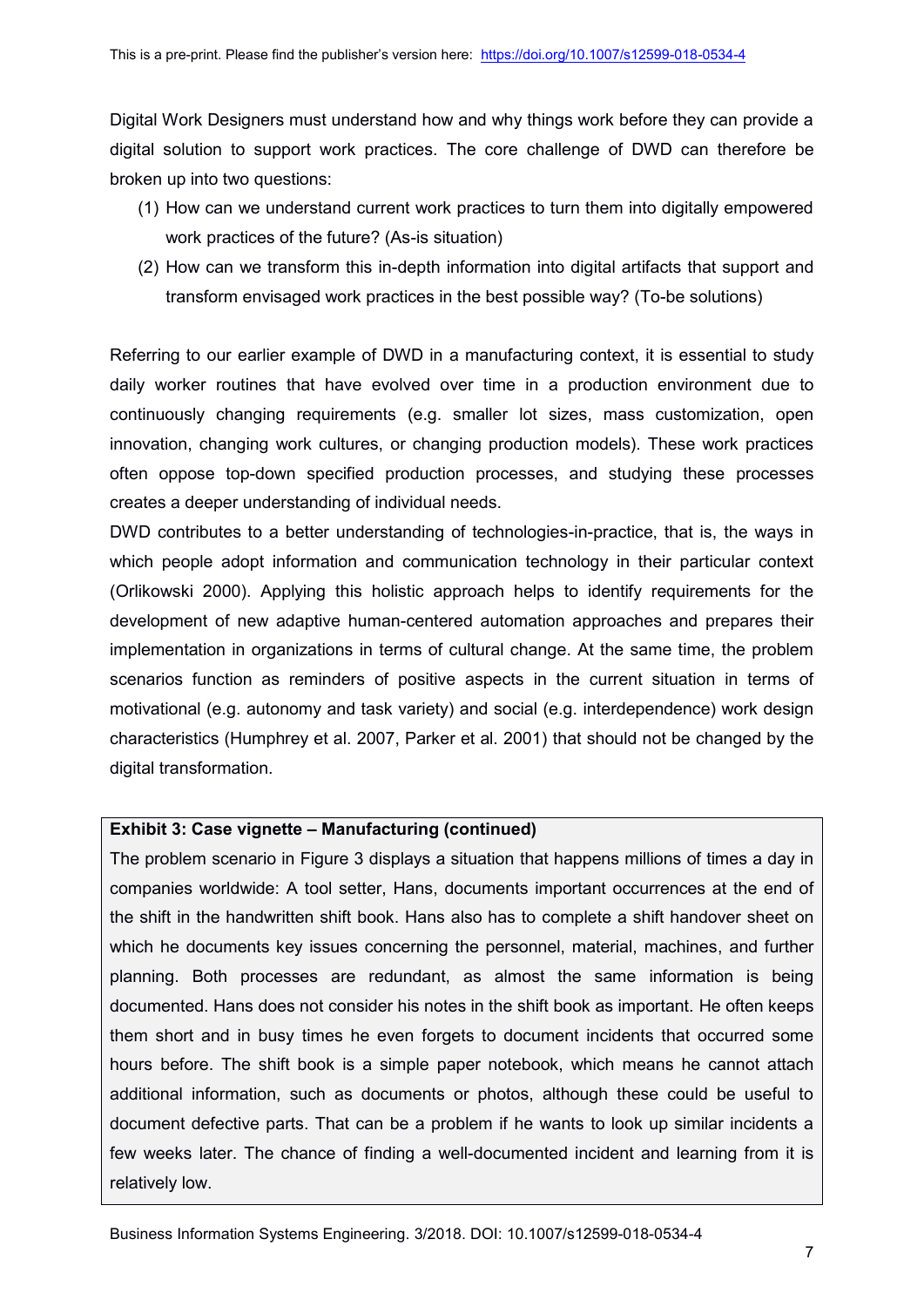The activity scenario shows how the tool setter and his colleague document important occurrences in a digital shift book. The solution does not only contain manually entered information, but also information that the system generated during task execution, for example maintenance work or retooling. The shift handover sheet is integrated in such a way that it does not have to be completed separately.

A major advantage of the solution is that all the entries, notes, and the status of completed tasks are done in parallel with the task processing during the shift. The tool setter no longer needs extra time at the end of a task or shift to complete documents. Additionally, it allows him to link the documents and the photos, providing a coherent view that includes all activities and incidents at a particular machine. Aggregated information is stored centrally and the team leader can access the data at any time. This makes troubleshooting and problem analysis far easier and more efficient.

Figure 3 illustrates the potential outcome of the DWD process through a concrete example in the manufacturing context that was explained above. It shows how specific human work practices can be supported digitally.



**Figure 3: Case vignette – Outcome of the DWD process (scenarios and prototype)**

### Conclusion and research agenda

Whereas DWD has its roots in long-standing traditions of workplace studies, it can be understood as a research area that goes beyond traditional approaches. Table 1 shows the differences.

| <b>Dimensions</b>      | <b>Traditional Work Design</b> | <b>Digital Work Design</b>  |
|------------------------|--------------------------------|-----------------------------|
| <b>Target</b>          | Designing the physical         | Transforming work practices |
|                        | environment augmented with     | enabled by ICT              |
|                        | <b>ICT</b>                     |                             |
| <b>Object of study</b> | Automation of top-down defined | Understanding practices and |
|                        | business processes for         | providing ICT that supports |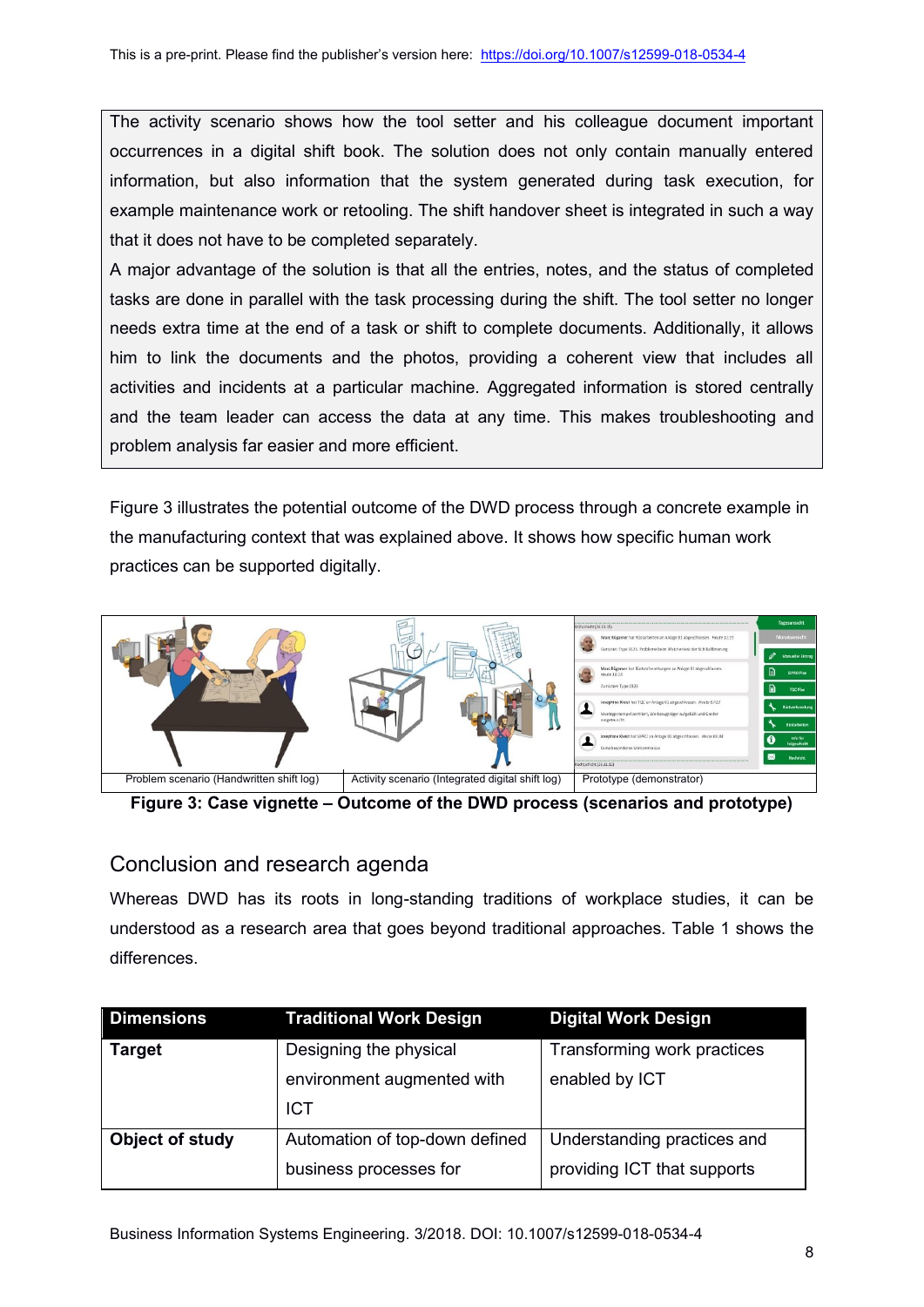|                           | efficiency                   | flexibility                   |
|---------------------------|------------------------------|-------------------------------|
| Role of human             | Operating tools and machines | Orchestrating tools and       |
|                           |                              | machines                      |
| <b>Human capabilities</b> | Coordinating and efficient   | Creativity, problem solving,  |
|                           | handling of tasks            | learning                      |
| Role of ICT               | Replacing strenuous human    | Augmenting human capabilities |
|                           | work (machine-centric)       | (human-centric)               |
| <b>ICT capabilities</b>   | Production system            | Cyber-physical production     |
|                           |                              | system                        |

**Table 1:** Traditional Work Design vs. Digital Work Design

DWD offers ample research opportunities in the fields of organizational change, technology appropriation, and using these new design artifacts. Research is needed about a) the process of studying and designing tools and digital work environments, b) how appropriate digital support for workers can be introduced, and c) the context in which DWD is happening.

a) Studying and designing tools

- How can we support human-to-human collaboration in a dirty and noisy environment?
- How can humans and robots collaborate in an effective and safe way?
- Which are meta design principles and design patterns for digital work practices?

b) Introducing digital support

- How can new forms of work be implemented digitally in a participatory way?
- How can workers be qualified in the workplace for changing and challenging tasks?
- How can we assure that workers understand the benefits of the proposed solutions? How can these be evaluated?
- Which boundary objects are suited to facilitate the interdisciplinary discussion about future work with various stakeholders?

c) Context of DWD

- What characterizes an organization that has good institutional frame conditions for digital work design?
- What is the role of DWD when it comes to introducing robotic process automation in order to reduce repetitive, routine tasks through software-based automatisms in domains like the service industry (Willcocks et al. 2017)?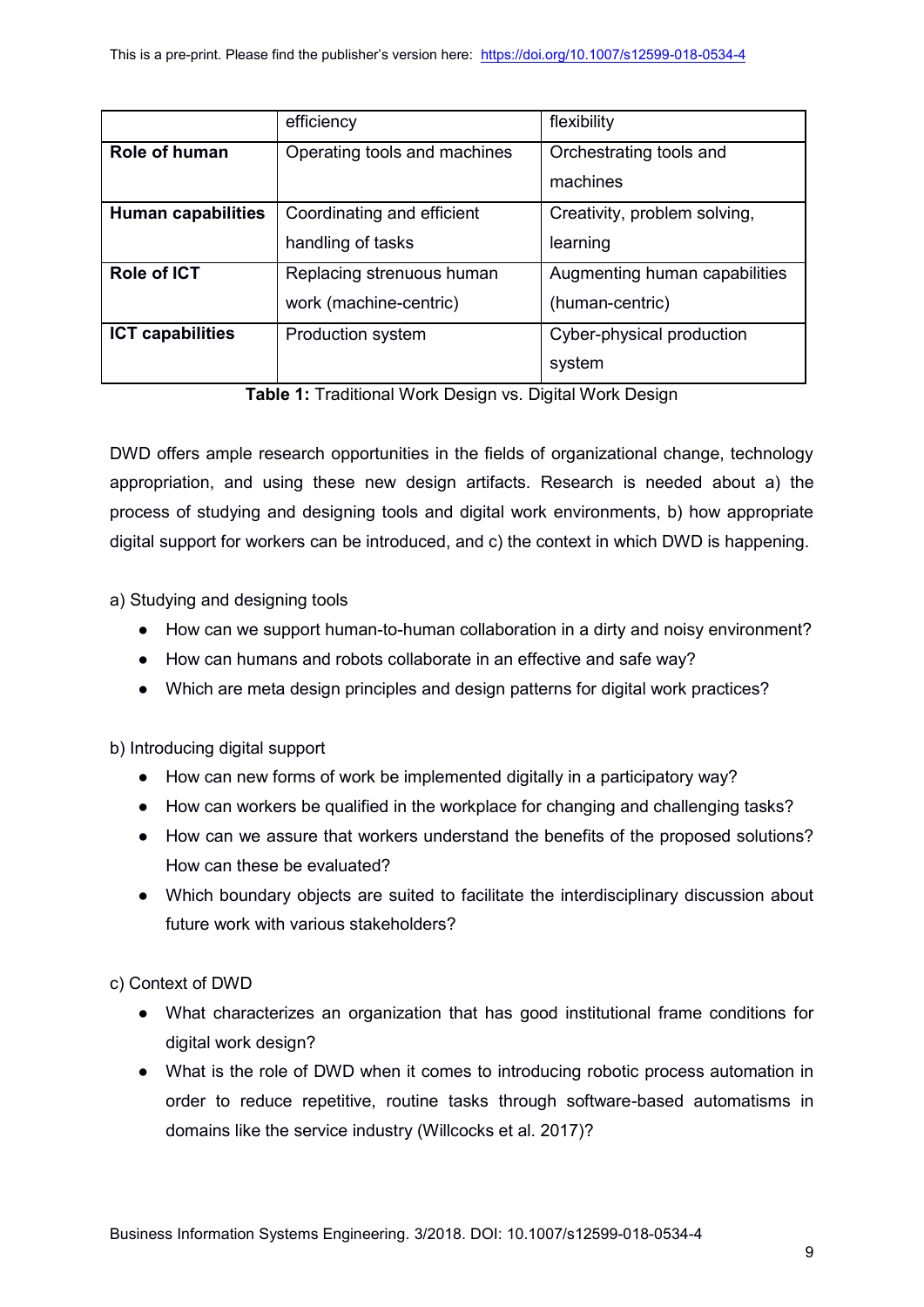Answering these questions is key for a successful transformation of organizations to meet tomorrow's demands.

#### **Acknowledgements**

The first author wants to thank Shahper Richter and Michael Koch for their feedback for this paper and their guidance in many other occasions. This study has received funding from the European Union's Horizon 2020 research and innovation programme under Grant Agreement n° 636778.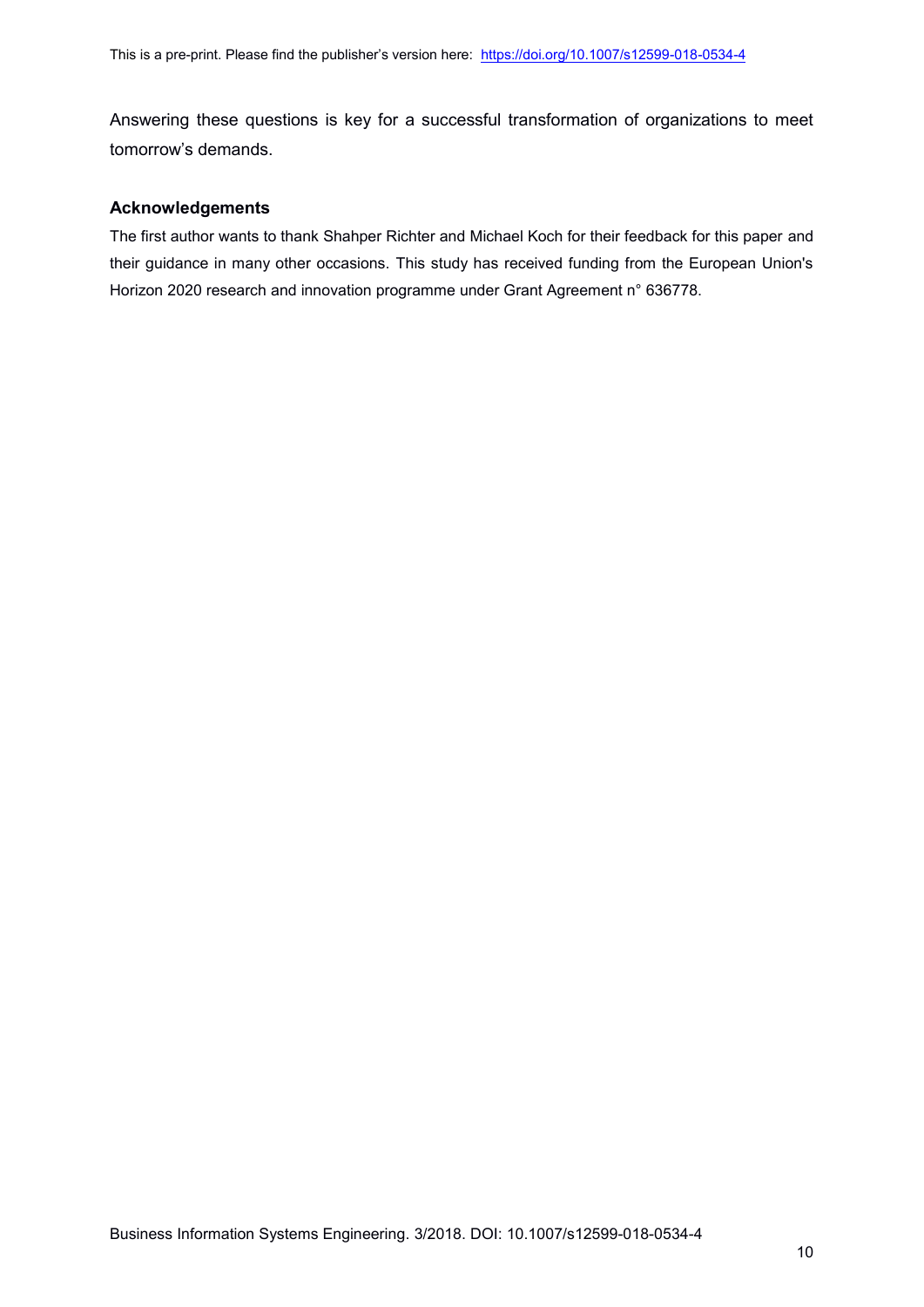### References

- Bergman M, Lyytinen, K, Mark, G (2007) Boundary objects in design: An ecological view of design artifacts. Journal of the Association for Information Systems 8: 546-568.
- Bødker S, Grønbæk K (1991) Cooperative prototyping: users and designers in mutual activity. International Journal of Man-Machine Studies 34: 453-478.
- Bødker K, Kensing F, Simonsen J (2009) Participatory IT design: designing for business and workplace realities. MIT Press.
- Bratteteig T, Wagner I (2016) Unpacking the notion of participation in participatory design. Computer Supported Cooperative Work (CSCW) 25: 425-475.
- Brynjolfsson E, McAfee A (2014) The second machine age: work, progress, and prosperity in a time of brilliant technologies. WW Norton & Company.
- Cascio W F, Montealegre R (2016) How technology is changing work and organizations. Annual Review of Organizational Psychology and Organizational Behavior 3:349-375.
- European Commission (2013) Multi Annual Roadmap for the Contractual PPP under Horizon 2020.

http://www.effra.eu/attachments/article/129/Factories%20of%20the%20Future%2020 20%20Roadmap.pdf.

- Feldman M S, & Orlikowski W J (2011) Theorizing practice and practicing theory. Organization science 22: 1240-1253.
- Floyd C, Mehl W-M, Reisin F-M, Schmidt G, Wolf G (1989) Out of Scandinavia: Alternative approaches to software design and system development. Human-Computer Interaction 4:253–350.
- Frey C B, Osborne M A (2017) The future of employment: how susceptible are jobs to computerisation?. Technological Forecasting and Social Change 114: 254-280.
- Lasi H, Fettke P, Kemper H-G, Feld T, Hoffmann M (2014) Industry 4.0. Business & Information Systems Engineering 6:239.
- Humphrey S E, Nahrgang J D, Morgeson F P (2007) Integrating motivational, social, and contextual work design features: A meta-analytic summary and theoretical extension of the work design literature. Journal of Applied Psychology 92: 1332-1356.

Luczak, H (2013) Arbeitswissenschaft. Springer.

- Manyika J, Chui M, Miremadi M, Bughin J, George K, Willmott P, Dewhurst M (2017) A future that works: Automation, employment, and productivity. McKinsey Global Institute, New York, NY.
- Mumford E (2003) Redesigning human systems. IGI Global.

Nielsen L (2012) Personas-user focused design. Springer Science & Business Media.

Nicolini, D (2012). Practice theory, work, and organization: An introduction. Oxford University Press.

Business Information Systems Engineering. 3/2018. DOI: 10.1007/s12599-018-0534-4